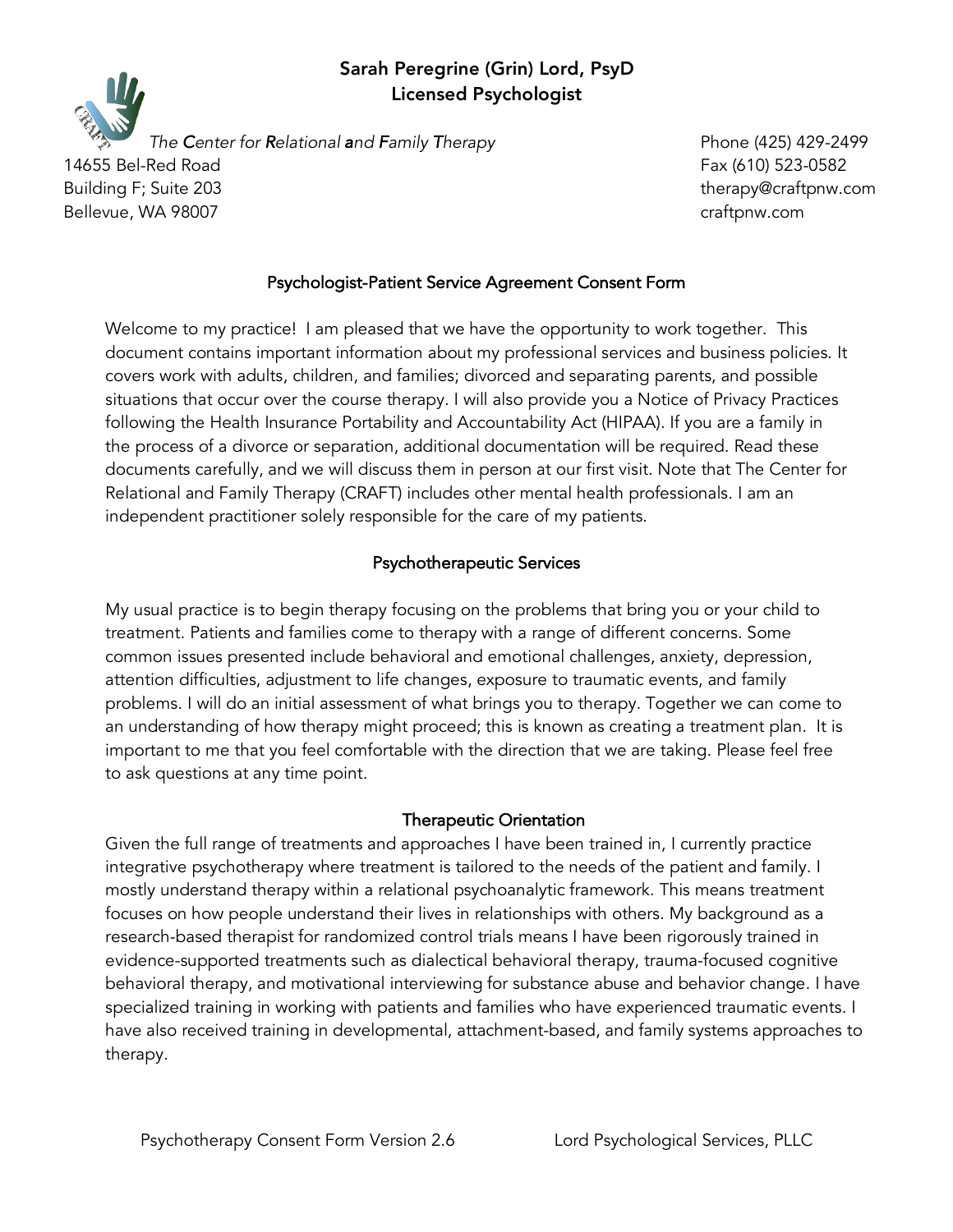## Education, Training, and Licensure

I have been involved in training, teaching, and research in the field of psychology since my undergraduate training and became a licensed therapist in 2008. I first began counseling in the emergency department and trauma intensive care unit at Harborview Medical Center by helping families cope with the injury or loss of their loved one. In 2010, I was re-licensed at the master's level and continued to work as a research scientist, clinical trainer, and research therapist at the University of Washington. I specialized in post-traumatic stress, substance abuse, and trauma-focused therapy. I graduated from Antioch University-Seattle's doctoral program in clinical psychology in 2014 and received my psychologist license in 2015.

Since 2015, I have been an adjunct professor for the Master of Arts in Psychology Program at Seattle University. Currently, I am also an Affiliate Research Faculty at the University of Washington. I have published over 15 peer-reviewed articles in a variety of areas, including evidence-based trauma therapy, trauma, traumatic brain injury, and substance abuse. My full curriculum vitae can be provided to you upon request and is also available online at craftpnw.com

Psychology licensure means that psychologists have passed written and oral examinations administered by the Examining Board of Psychology for Washington State and attest that psychologists are qualified to engage in the independent practice of psychology. The Washington State licensure law provides complaint and discipline recourse procedures for patients. Inquiries about a psychologist's professional qualifications and/or treatment may be directed to the Examining Board of Psychology, Division of Professional Licensing, P.O. Box 9649, Olympia, WA 98504. My license number is PY.60504854 (Sarah Peregrine Lord, PsyD).

My private practice is registered under the name: Lord Psychological Services, PLLC with trade or DBA names including Center for Relational and Family Therapy; Grin Therapy; and, Grin Lord, PsyD.

# Dr. Lord's Responsibilities to You

Therapy is a relationship that works in part because of clearly defined rights and responsibilities held by each person. This helps to create the safety to take risks and the support to become empowered to change. As a client in psychotherapy, you have certain rights that are important for you to know. There are also certain limitations to those rights. You have the right to refuse treatment and the responsibility for choosing the provider and treatment modality that best suits your need.

## I. Confidentiality

With the exception of certain specific exceptions described below, patients have the absolute right to the confidentiality of their therapy. I cannot and will not tell anyone else that you, your child, or family are in treatment with me without your prior written permission. Under the provisions of the Health Care Information Act of 1992, a psychologist may legally speak to another health care provider or a member of your family about a patient's care without prior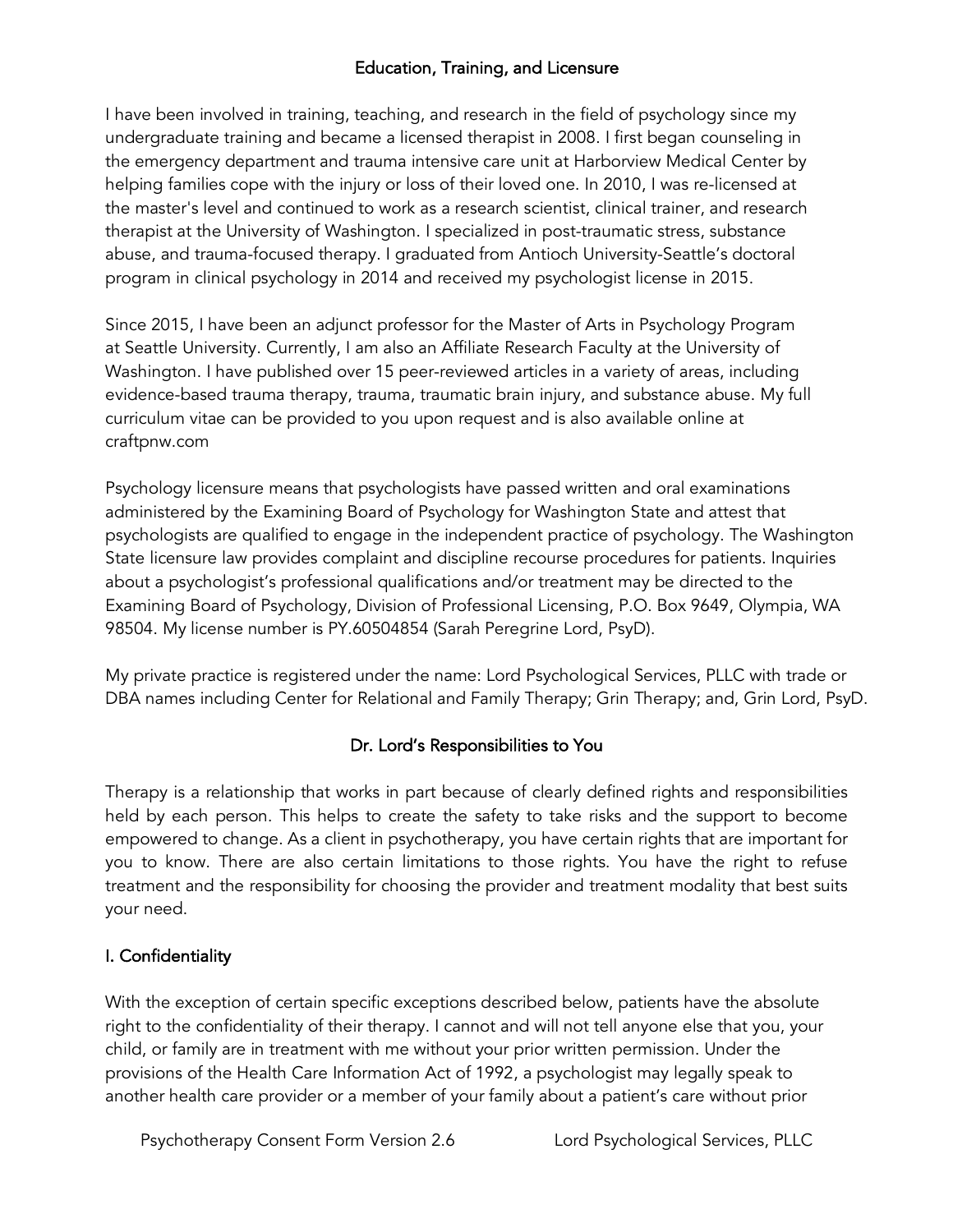consent. As the patient, you may direct me to share information with whomever you chose, and you can change your mind and revoke that permission at any time. You may request anyone you wish to attend a therapy session with you.

Protected health information (PHI) is also protected under the provisions of the Federal Health Insurance Portability and Accountability Act (HIPAA). This law ensures the confidentiality of all electronic transmission of information about you.

## The following are legal exceptions to your right to confidentiality:

1. *Minors.* If you are under 13 years of age, please be aware that the law provides your parents or legal guardians with the power to examine your treatment records. Once you are over the age of 13, you are allowed to legally consent to mental health treatment without the consent or notification of a parent or guardian. If your parents are in the process of divorce or separation, it is my policy to request an agreement from your parents or guardians that they consent to giveup access to your records (see the section on Divorced or Separated Parents). If they agree, I will provide them with only general information about how your treatment is proceeding. If I feel there is a high risk that you will seriously harm yourself or others, I will notify them of my concern. Before giving information, I will try my best to discuss the matter with you and attempt to resolve any objections that you might have about the information I need to discuss.

2. *Harm to Others.* I am required to take reasonable action to prevent others from harm, even though that requires revealing some information about treatment. If I believe that a patient poses a threat of imminent harm to another, I may take protective action, which may include notifying the potential victim, notifying the police, or seeking the appropriate hospital treatment.

3. *Abuse or Neglect.* If I have reason to suspect that a child or vulnerable adult has been abused or neglected, I must make the required reports.

4. *Harm to Self.* If I believe that you are in imminent danger of harming yourself or anyone else, I may take actions such as calling the police or the county crisis team. I may be required to seek hospitalization for the patient or contact family members or others who can provide protection. I will make every effort to thoroughly discuss a plan with you before taking action.

5. *Impairment of Other Licensed Mental Health Providers.* If you reveal information about the impairment of another clinician licensed in the State of Washington, I am required by law to report that conduct to the Department of Health. I may report sexual misconduct of therapists licensed in other states, although there may not be a law within that state regarding impairment of licensed mental health providers. Psychologists do not have social or sexual relationships with clients or former clients because that would be unethical, illegal, and an abuse of power.

6. See all other uses and disclosures of PHI in the Washington State Privacy Notice.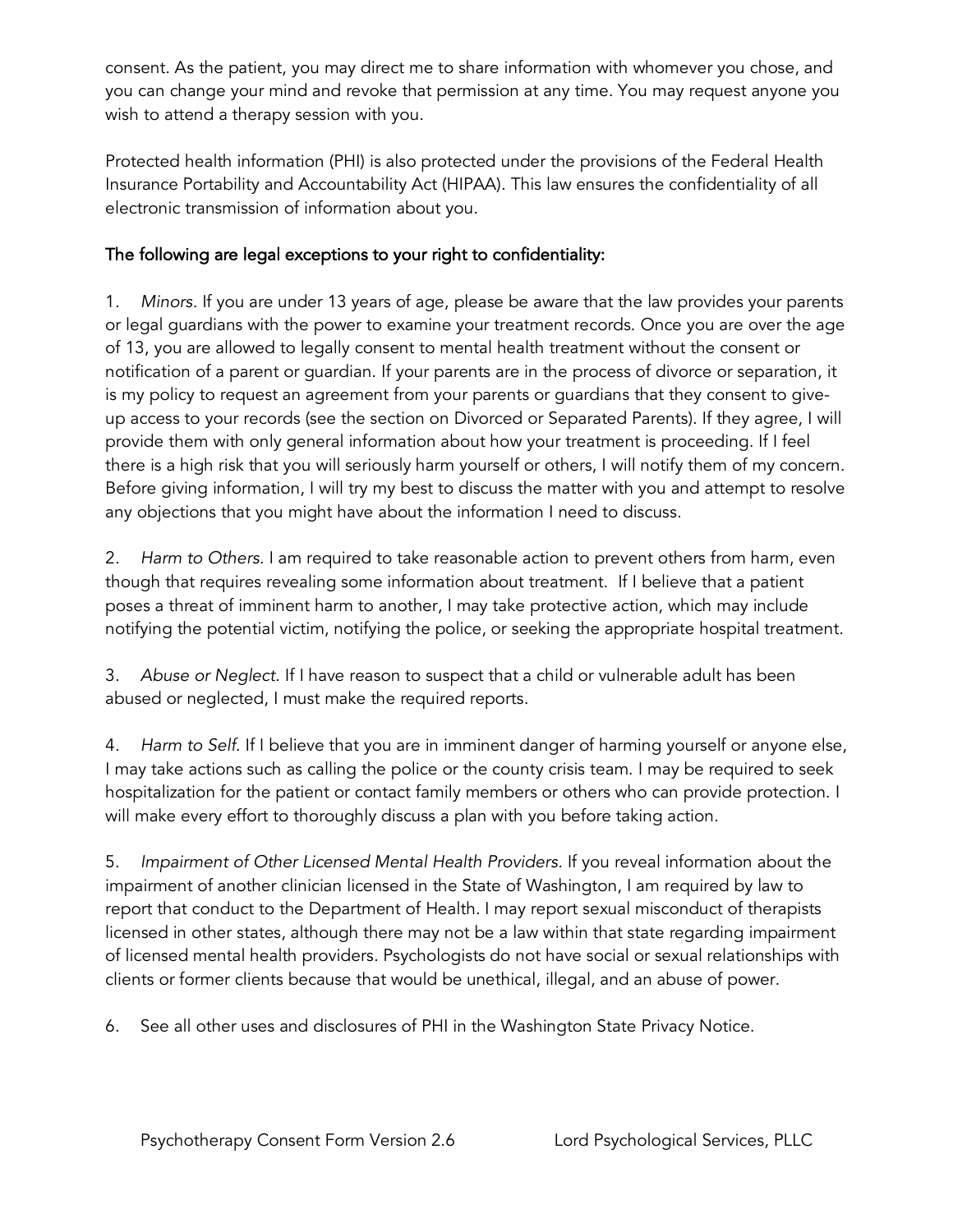## Additional Potential Risks to Confidentiality

*Coverage.* In the event I am leaving town or will in some way be unavailable, I will arrange for coverage with another therapist at CRAFT and may disclose confidential information to that individual so that they may reasonably provide any required assistance for you. All clinicians in our shared space have signed an associates agreement (BAA) to protect your information.

*Professional Consultation.* Medical or collaborative care consultations with other professionals may be part of your treatment. In this situation, I may formally ask your permission to consult with a professional collaborating on you or your child's care. You are very strongly encouraged to inform your child's school psychologist, primary care physician, and prescribing physician/psychiatrist (if applicable) that your child is in therapy with me. I regularly consult with other therapists at CRAFT and elsewhere as part of professional development and best practices.

*Email and Mobile Phone Communications.* You can securely communicate with me via the Theranest (Electronic Health Record) messaging system, which you can log in to here: https://craftpnw.mytherabook.com/home/login. If you elect to communicate with me by email instead, please be aware that email is not confidential. All emails are retained in the logs of the Internet service provider. These logs are, in theory, available to be read by the system administrators of the Internet service provider. Any email received from you, and any responses sent to you will be kept in your treatment record. Please be aware that I regularly access email communications via my password-protected mobile phone. It is theoretically possible that if my mobile phone is lost or stolen and the password is somehow circumvented, our email communications could be accessed.

When you call my direct number or the mainline, the call is forwarded to my mobile device via an application called Sideline. Your identity does not show on the phone when you call. If we communicate via my mobile phone, your phone number will not be stored in my mobile phone's memory, but it will be stored in the Sideline communications server and app; this carries the same risks as email. To further protect your confidentiality, I am the only person who checks my voice messages.

*Facility Security.* Our facility utilizes home security cameras in the waiting room and entryway (not in the treatment room). This is a common practice in many health care facilities, and it carries a similar risk to confidentiality as being in a major hospital waiting room. The data from the cameras is only accessed by myself and the other therapy professionals who use the space; these professionals have signed confidentiality agreements. The data on the camera is stored for one week on a secure server and then erased. There are no cameras in the treatment room, and there is no audio feed on the cameras; your sessions will remain confidential.

*Other Internet Related Confidentiality Issues.* I will not use web searches to gather information about you. I believe that this violates your privacy rights; however, some patients might choose to view information about me in this way. I have a website that you are free to access. I use it for professional reasons to provide information to others about me and my practice. You are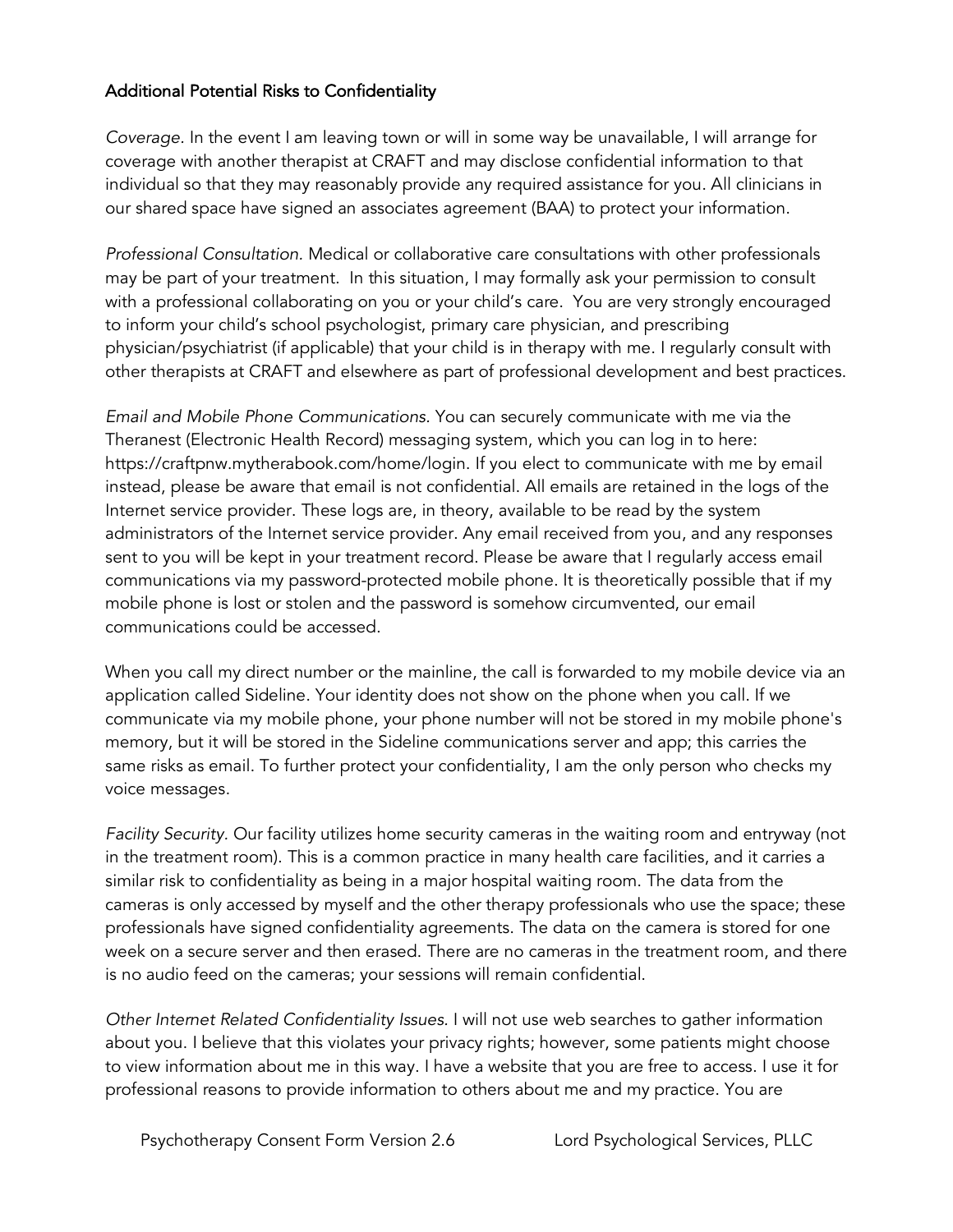welcome to access and review the information on my website and, if you have questions about it, we should discuss this during your therapy sessions.

### II. Record-keeping

I will keep a brief and concise record of your visit here. I utilize a HIPAA compliant, secure, electronic health record, and billing system for health care professionals. You will be invited to the patient version of the record system, which allows you to view you or your child's upcoming appointments. Your records are maintained in on a password protected and encrypted server under the provisions of the Health Care Information Act of 1992 (see WA State Privacy Notice).

In addition to an electronic health record that includes basic and legally required information about our session, if I administer an assessment a paper assessment protocol will be kept in your secure file and will not be subject to release except to another licensed psychologist.

I will not disclose any information in your record unless you direct me to do so, the law authorizes or compels me to do so, or in the event you are utilizing a healthcare benefit from your insurance or managed care company (see WA State Privacy Notice). Any record that comes to me from other providers cannot be released to you or anyone else. If you or anyone else requires a copy of any records supplied by persons or organizations outside of my private practice the originator of the record must be contacted directly by the party wanting the record. If you are paying for all services out of pocket without the use of a third-party payer, you may request in writing that I refrain from keeping records about your care and in this specific situation only a record of appointment dates, times and payment account will be saved.

*Divorced or Separated Parents.* Parents who are going through a separation or divorce often seek therapy for their children to help them deal with the stress/loss and adjust to the changes involved. It is my policy unless specified otherwise by a court order or legally binding agreement, that both parents of the child must consent in writing to treatment for their child and payment before I see the child. I will request that both parents sign a copy of the Agreement Regarding Confidential and Privileged Communications. I will also require additional documentation (see Documentation Checklist for Families Involved in Legal Proceedings), such as a copy of the official or temporary parenting plan, confirmation of custody and medical and mental health decision-making arrangements. Any updates to the parenting plan or changes to custody arrangements must be reported to me during treatment.

*Custody Recommendations.* When seeing a child in therapy, I function as the child's therapist only. It is essential for the child's privacy to be respected and for their treatment not to be entangled in legal issues. Thus, I do not, under any circumstance, perform custody recommendations. You may be asked to sign an agreement to protect your child's confidentiality in court matters. If you do not feel comfortable with this policy, I will be happy to refer you to another therapist.

*Domestic violence, complicated divorce or custody cases, severe mental illness, history of child*  abduction, or criminal investigation of a spouse, parent, or caregiver. In these cases, I often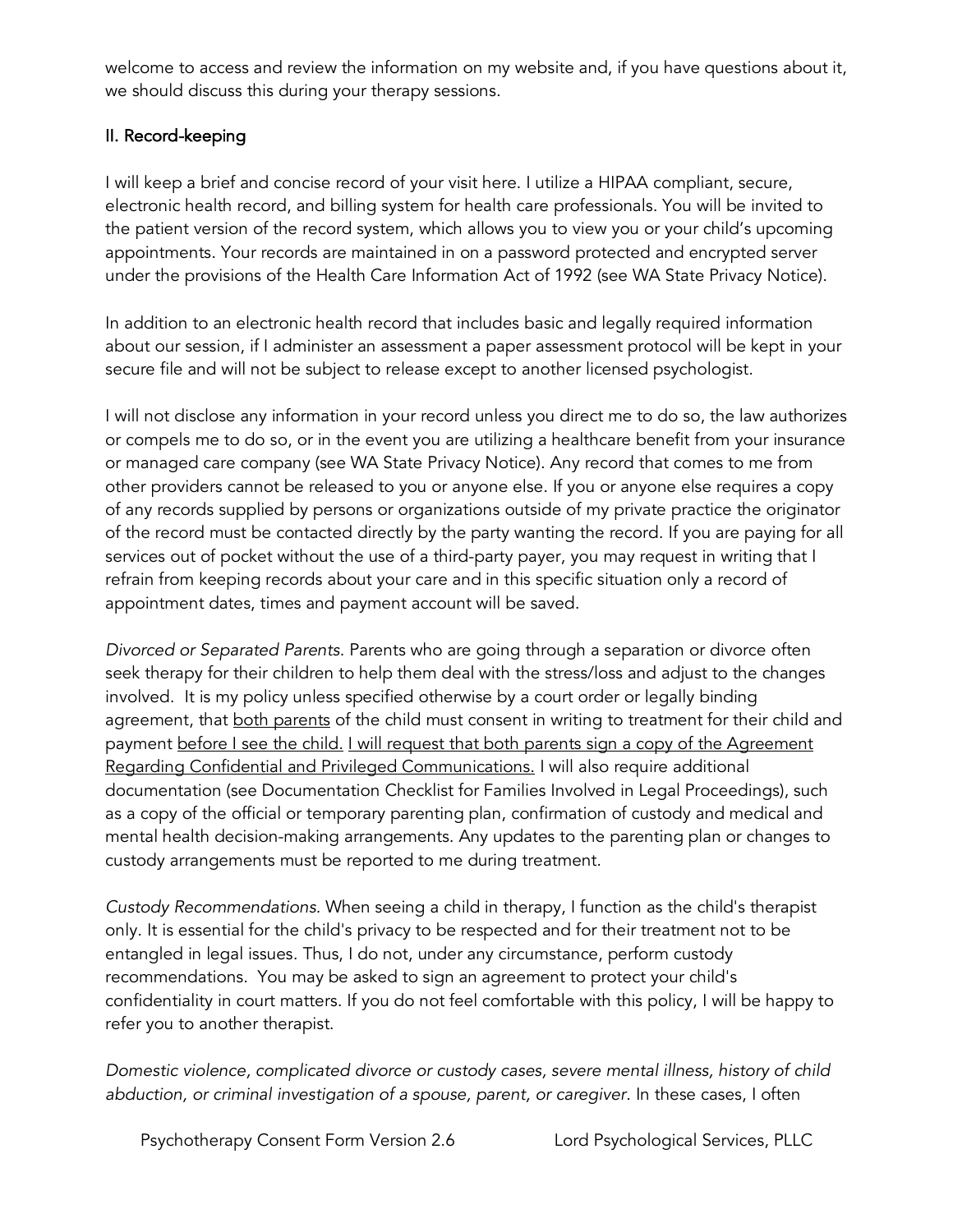conduct several sessions of safety planning before beginning treatment with you or your children. I will require documentation such as restraining/no-contact orders, supervised visitation restrictions, or other information about any ongoing legal action or investigation (ask me for Documentation Checklist for Individuals and Families Involved in Legal Proceedings). In addition to the Agreement for Privileged Communications, I may request a Court Order such that all treatment records be made "non-discoverable" before beginning therapy with your child. Please refer to the letter in the Agreement for Privileged Communications to understand the rationale for these decisions and feel free to ask me questions.

### III. Patient Rights and Other Information

*Minor Rights.* If you are a patient under the age of 13, your parent or legal guardian consents to your treatment and is responsible for understanding this document. I will also explain this document to you so that you can understand it and assent to treatment. If you are a patient over the age of 13, you have a right to consent to treatment without parental consent or notification. You also have the right to refuse treatment, change therapists, or receive a referral to another therapist. You have the right to ask questions concerning the findings of their evaluation and treatment, and the right to raise questions about the therapist, the treatment approach and progress made at any time. You have the right to refuse anything that that your therapist suggests. You have the right to ask questions about anything that happens in therapy.

*Family and child therapy.* In our first meetings, we will discuss expectations around the structure of family therapy and develop the appropriate treatment plan. I have included expectations around different therapy arrangements here as a beginning place for our discussion, but we will decide on what is best for your family's unique situation in our first sessions.

Because families cannot predict what will emerge in the course of treatment, I follow guidelines (listed below) to avoid conflict of interest and build trust when working with families and youth. You are welcome to ask me questions about the rationale for each arrangement. Each guideline is designed to foster a caring relationship with <u>long-term</u> trust, respect, and safety for all those involved. The following are examples of potential treatment arrangements:

- Family Therapy: In family therapy, I work with members of the family together. I may meet with individuals initially and as needed, but I do not meet with or have contact with individuals in the family separately *regular*ly. Sometimes I see an entire family; other times, I will work with two siblings or a parent and child together. I can also provide attachment-based parent-child therapy for infants and young children who are struggling with attachment difficulties or separation anxiety. While I can treat siblings, parents, and children *together* as a form of family therapy, I *cannot treat them separately* individual concurrent treatment sessions on a long-term basis. For example, I do not see two children in a family for individual therapy on separate days of the week.
- Parent Check-ins*.* In many cases, issues will need to be worked on at home as well as in the therapy sessions. Parents and caregivers may need to make changes in their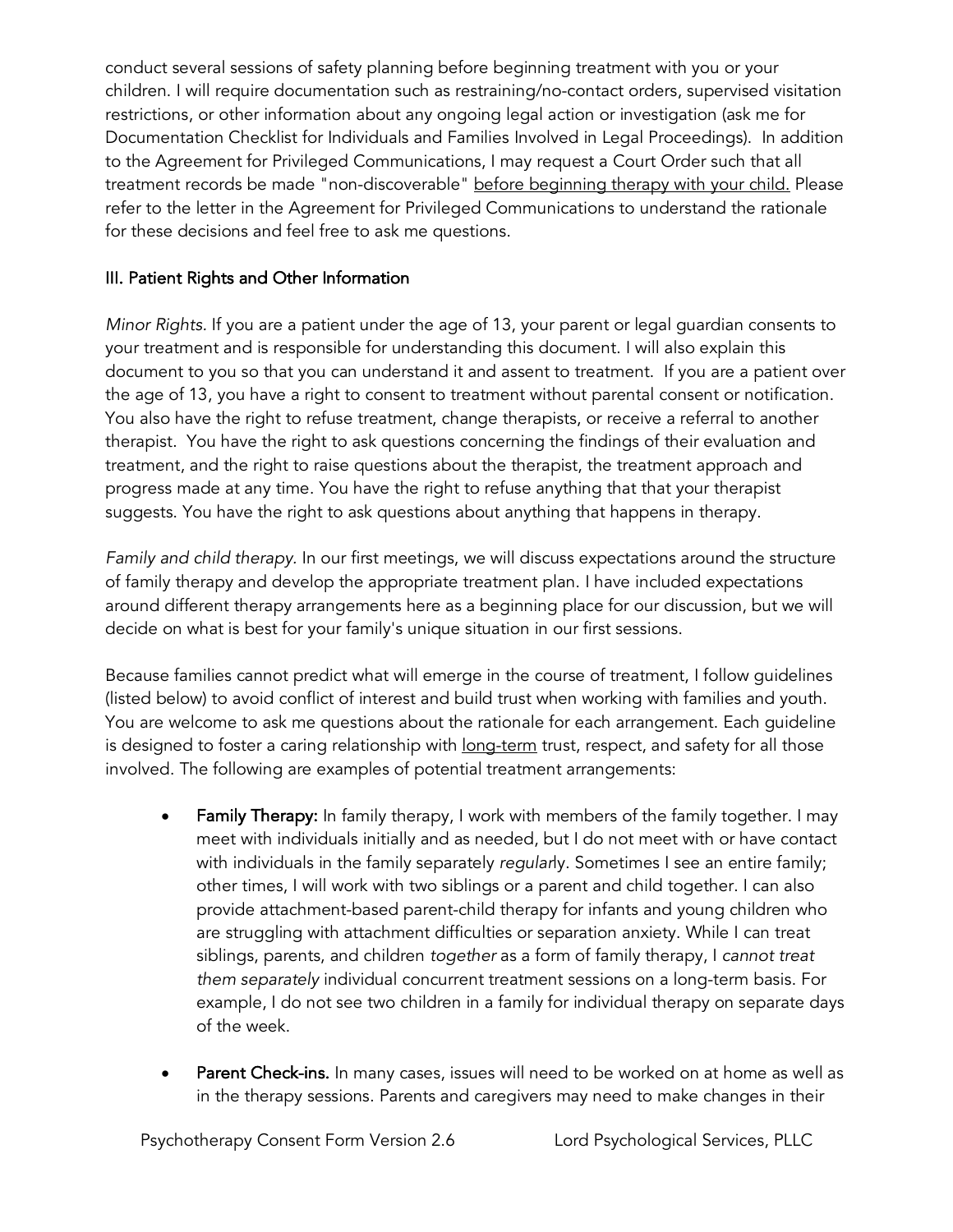behavior to help their children to change. When working with young children (under age 13), it is common for me to meet with the parents or caregivers.

- Parent Coaching: Parent coaching involves regular weekly meetings with the parents and the therapist without the child patient present. The focus of these sessions is on parenting child behavior. A therapy without a patient present code is billed to insurance. If a parent has a problem that is related to the family but requires more intensive or personally focused treatment that can be provided in parent coaching, such as a trauma disorder or substance abuse, I will make a referral for individual therapy for that parent. *If a divorce occurs* while in parent coaching or family therapy, and the parents no longer want to continue treatment together, I will make a transition plan and refer the parents to appropriate continued care. I do not "pick sides" or continue coaching with one parent in a divorce.
- Child Individual Therapy involves the child meeting with the therapist without the parent present. The child's individual sessions are respected as a confidential environment with some exceptions (listed above). I discourage the parents checking in with me/meeting with me separately at the end of the session in front of the child *regardless of their age*, but you may request a separate time for a parent check-in. When the patient is 13 or older, I will require a signed release by the child to speak with their parents about treatment. At the request of the patient or family, I can consult with teachers, physicians, other therapists regarding treatment and assessment results regardless of the age of the child.

*Crisis.* If you think you may be likely to have crises such as harming yourself during our treatment, let me know so we can immediately make a crisis support plan. I do not offer crisis support outside of scheduled sessions. This means we may be able to schedule additional sessions if you are in crisis, but I cannot respond to you outside of office hours, such as weekends and evenings If we determine consistent crisis support is necessary to provide the best level of care I will refer you to another therapist. If you are experiencing a crisis or emergency, please call the Crisis Clinic at 206-461-3222. If you believe that you cannot keep yourself safe, please call 911, or go to the nearest hospital emergency room for assistance. Children and teens are recommended to go to Seattle Children's Hospital emergency room (Seattle Main Campus) in the event of a mental health crisis.

*Risks.* Psychotherapy has both benefits and risks. Risks sometimes include experiencing uncomfortable levels of feelings like sadness, anger, or anxiety. Therapy can often involve talking about the unpleasant aspects of history and behavior. Sometimes patients report an increase in symptoms when first starting treatment. This can be because awareness and monitoring of problems initially increase when first coming to therapy; eventually, this awareness can lead to a feeling of control, choice, and ultimately, relief. Psychotherapy has been shown to have benefits for people who undertake it. Research has shown that therapy often leads to a significant reduction of feelings of distress, and better relationships and problem solving, but there are no guarantees.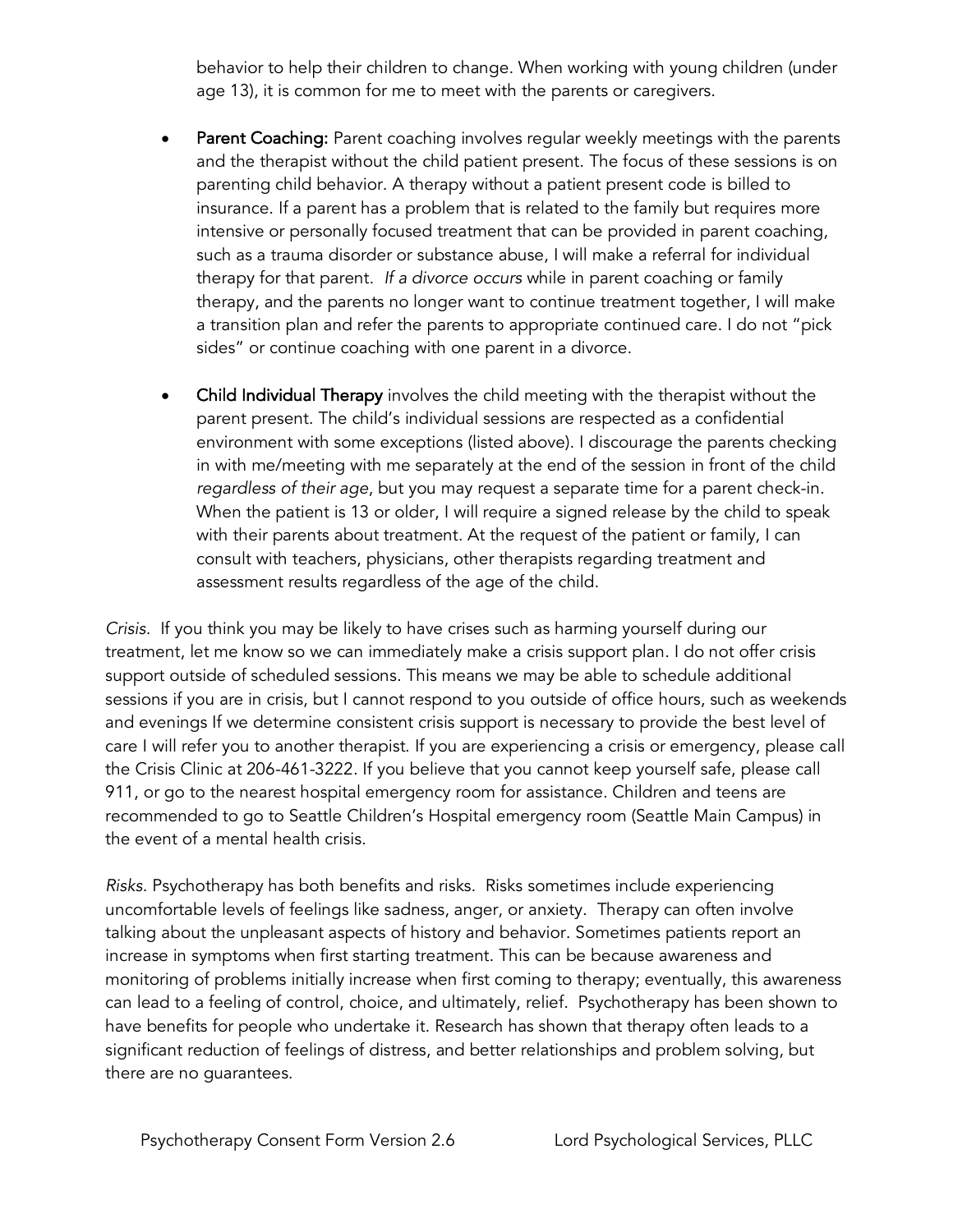*Disclosure of Conflicts of Interest.* A conflict of interest in therapy refers to situations in which I, as your psychologist, may have financial, professional, or personal interests that may directly or indirectly affect my professional judgment. Please notify me before we begin therapy and at any point during the course of therapy if you or a family member involved in treatment is involved with any of the following companies with whom I am employed or regularly consult: University of Washington's Department of Psychiatry and Behavioral Sciences; Lyssn.io, Inc.; Seattle University- Department of Psychology; University of Utah -Department of Education and Counseling Psychology; University of Denver- Department of Psychology and Counseling; University of Southern California- Departments of Electrical Engineering and Speech Signal Processing; Jewish Day School of Greater Seattle; and Evergreen Treatment Services – Seattle. Your involvement or association with these companies could be a student or staff member, business partner or customer, or as someone who plans to take legal action against one of these organizations. Please bring up any associations with these organizations so we can navigate and reduce potential conflicts of interests or multiple relationships. In some cases, I may need to refer you to a different therapist.

## Your Responsibilities as a Therapy Patient

#### I. Notify your Therapist of Cancellation within 48-hours

You are responsible for coming to your session on time and at the time scheduled. If you are late, please call or text me to let me know. When you arrive, the session will end on time and not run over into the next person's session. Due to insurance billing requirements, if you are considerably late (e.g., over 15 minutes) I will require that we reschedule the session dependent on my availability.

Please give 48-hours notice of cancellation. If 48-hours notice is not given, regardless of the situation, you will be expected to pay the full amount for the session out-of-pocket. I cannot bill insurance for the time that we are not meeting face-to-face or via telehealth. Insurance will not cover the missed session. If you do not show for an appointment or do not cancel within 48 hours, I will send an invoice for the session.

The fee is waived if we can reschedule the session within the week, dependent on my availability. The fee will not be charged if we can plan for a telehealth session (e.g., HIPAA secure video conference) within the same week. For example, in the event of an unexpected illness, I can conduct a session with you, or for children, a parent or family member, via telehealth instead of meeting in-person. Families with a school-aged child can expect an average of one missed session fee every six months due to illness. Please keep this in mind when budgeting for therapy services. If you or your child have a chronic health problem where a regular appointment cancellation is an inevitability, please discuss this with me so we can make a plan in advance.

I generally do not work on Federal Holidays and will let you know about alternative scheduling if your session falls on a holiday. In inclement weather, I follow the Bellevue School District closure schedule: http://www.bsd405.org/help/closure/ If Bellevue schools are closed or delayed I will not be at the office, and you will not be expected to attend your appointment; in some rare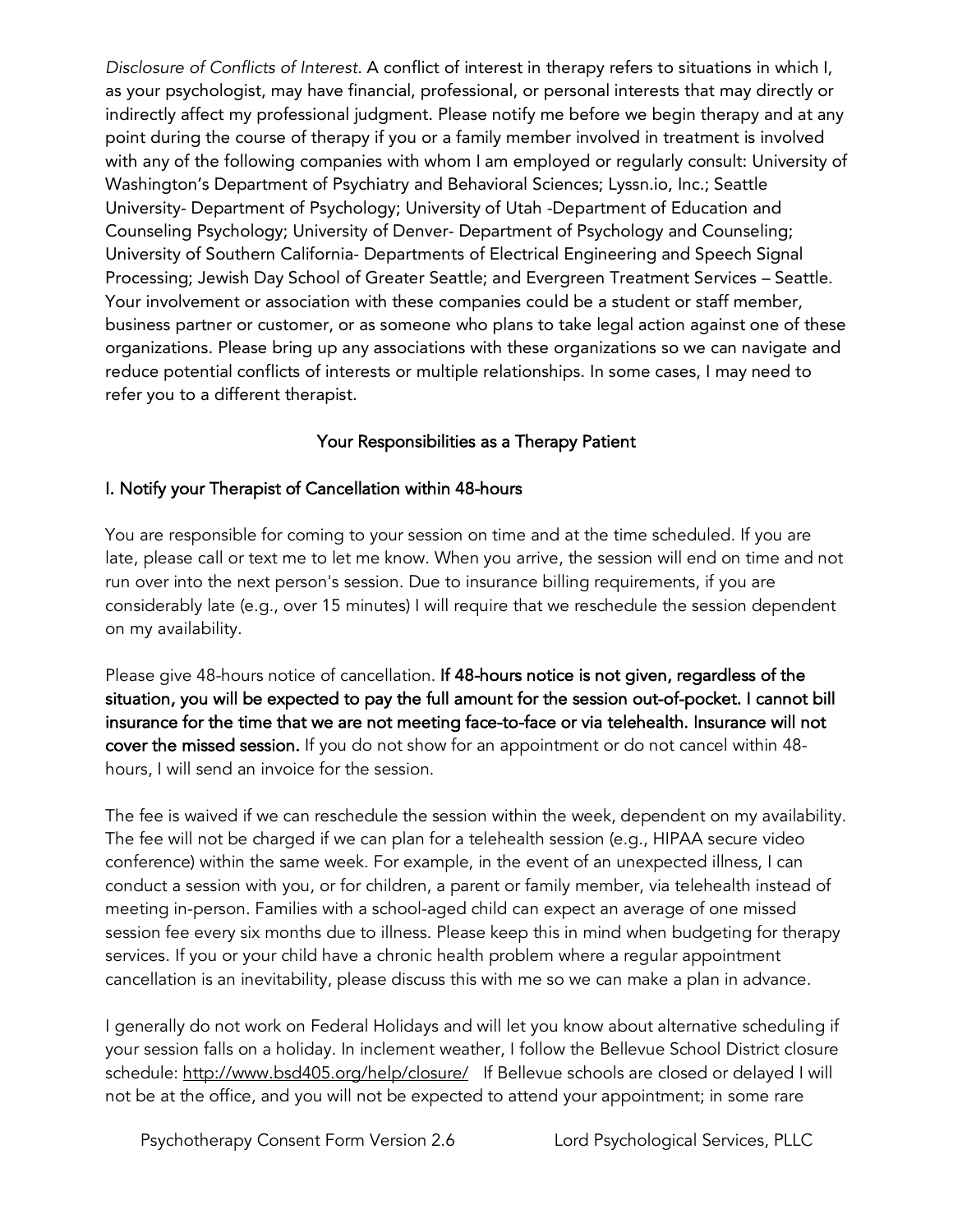cases (e.g., in the event of multiple weeks of snow), I will offer options for telehealth appointments. You will not be charged for late cancellation.

### II. Avoid Social Media Contact with Your Therapist

Contact through social media online can create significant security risks for you and have a high potential to compromise the professional relationship. If you have an online presence, there is a possibility that you may encounter or contact me through social media by accident. For example, social media applications request access to email contacts or address books and recommend online connections via social media platforms. I have taken efforts to ensure this does not occur; however, please bring up any potential online social media encounters in our session so that I can guarantee your confidentiality. Do not intentionally invite me to participate in or contact me through social media platforms like Facebook, Twitter, LinkedIn, Instagram, etc. If I discover that an online relationship has been established, it will be canceled immediately. I will not respond and will terminate any online social media contact, no matter how accidental. This will be the case even after we have concluded treatment.

It has become increasingly common for clients to review their health care provider on various websites. Mental health professionals cannot respond to comments because it violates patient confidentiality. To protect our working relationship and your privacy, please do not rate my work with you while we are in treatment together on these websites.

#### III. No Violence or Harassment

If you do violence to, threaten, verbally or physically hurt or intimidate me, if you harass me, or ask me to engage in any illegal conduct you will be unilaterally and immediately terminated from treatment without further contact. Emailing me or texting the business line repeatedly after being asked to stop could constitute harassment. Like schools and mental health facilities (see RCW 9.41.300 and RCW 9.41.280), our clinic is a weapons-free zone. Arriving with a weapon to the office will result in immediate termination of treatment.

## IV. Parents of Children Under the Age of 13 Remain in Waiting Area During Treatment

It is essential that parents of young children remain in the waiting room during treatment for several reasons, such as in the event of a building emergency or medical concern with the child. From a clinical perspective, it is also important that parents are accessible during child treatment. Sometimes children and teens will spontaneously want to discuss an issue with their parent and invite them into a session. Other times a child will expect their parent to be in the waiting room when they are done with a session and may be disappointed if they come out and see their parent is not there. Unless the child is over the age of 13 and is seen in treatment independently, parents are required to remain in the waiting room during the session. On a case-by-case basis, we can discuss if you need to be present for your teen child who is over the age of 13. If an unforeseen circumstance emerges and you must leave the waiting room, please notify me to end the child session.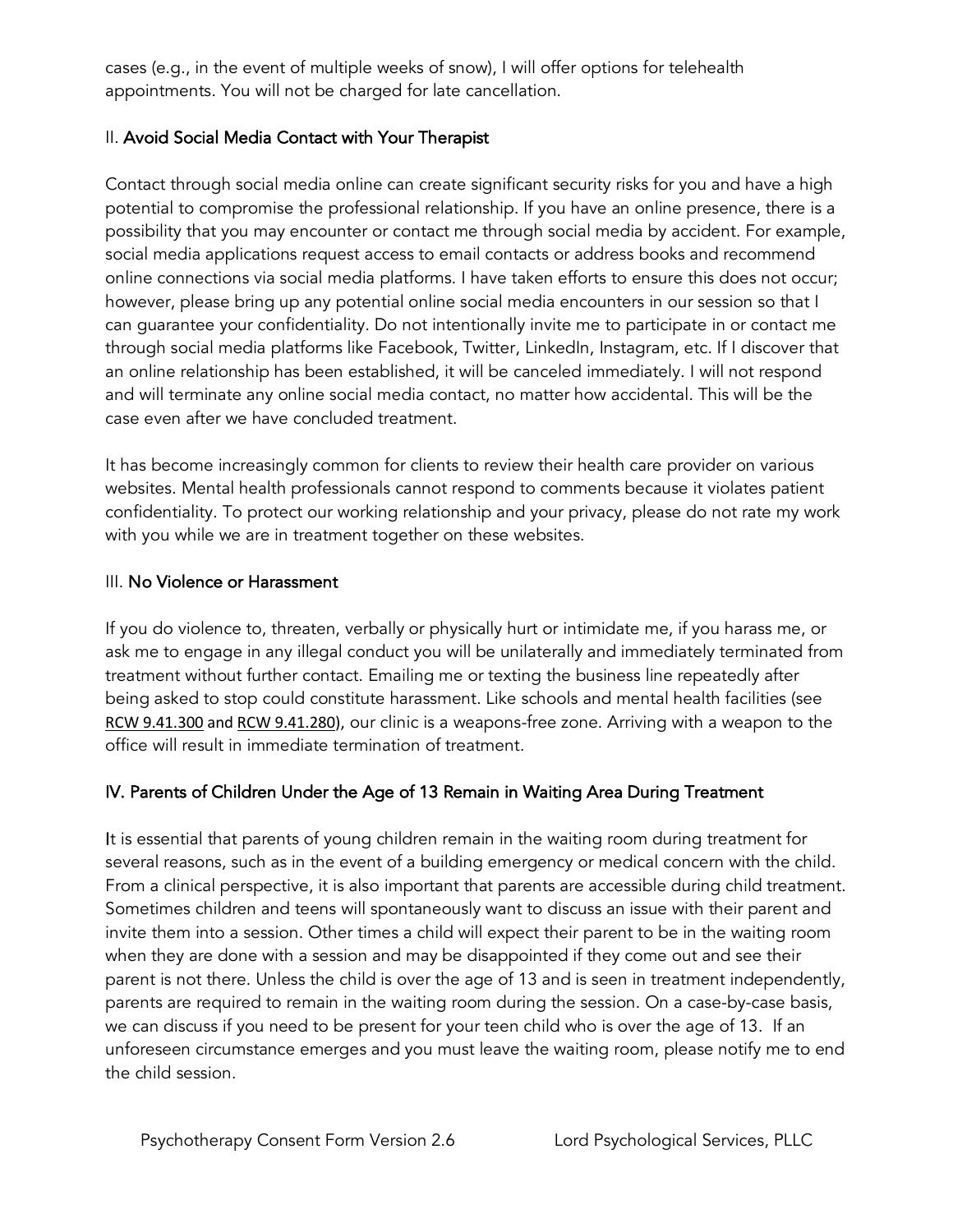Siblings and friends of children in treatment are allowed to remain in the waiting area with adult supervision. Please coach them to be quiet and respectful; other patients may be in session during the time of your appointment.

By signing this agreement, you agree to be in the waiting room or on-time to pick up your child after a session when applicable. You will not hold me liable for any risk or danger that occurs to your child while in the building or outside of treatment. If you are not present in the waiting room at the end of the session, I will call you and the emergency number on your contact sheet. Your child is allowed to remain in the waiting room or another open treatment room while I see my next patient; however, I cannot supervise them or ensure their safety during this time. Treatment may be discontinued if you are not there to pick-up your child at the end of the session.

## V. Payment and Insurance

It is your responsibility to determine coverage by calling your insurance company before treatment and after any change to your insurance. There have been many recent changes to the way insurance companies operate that mean patients need to be extremely proactive about confirming coverage. Even if I say that I accept your insurance and it is listed below, please call to verify coverage before our first visit and with every change to insurance. For example, there are occasions where mental health is outsourced by a major insurance company (like Blue Cross Blue Shield) to a smaller insurance company (like Beacon) that I am not contracted with, and this exception will not show on your card. There are occasions where your insurance will remain the same, but when renewed your plan on that insurance will change, and sessions will not be covered. There are also circumstances where insurance companies require prior authorization, and you are ultimately responsible for obtaining this; I can assist with documentation as needed.

If you have insurance, I will directly submit claims to your primary and secondary insurance as a courtesy to you; this is also the case for patients with out-of-network insurance. I submit claims regularly and bill you monthly. This also means that if you are not covered by insurance, but believed you were, that it may be several weeks until your claims are denied and you will be held responsible for paying the full balance for that time out-of-pocket. To avoid this situation, please call your insurance company to confirm eligibility and coverage anytime there is a change in insurance plans.

Sometimes treatment is unexpectedly terminated because of a change or loss of insurance. I will not be aware if your insurance coverage has ended if you do not notify me. Please inform me as soon as you are aware of a change and cancel sessions as appropriate; otherwise, I will hold our appointment times, and you will be financially responsible for those sessions. If you do release a regularly held appointment time due to loss of insurance, I cannot guarantee that I will have an available appointment if insurance is regained. I will provide you with referrals for continuation of care.

I am currently contracted with and in-network for the following insurance companies:

• Aetna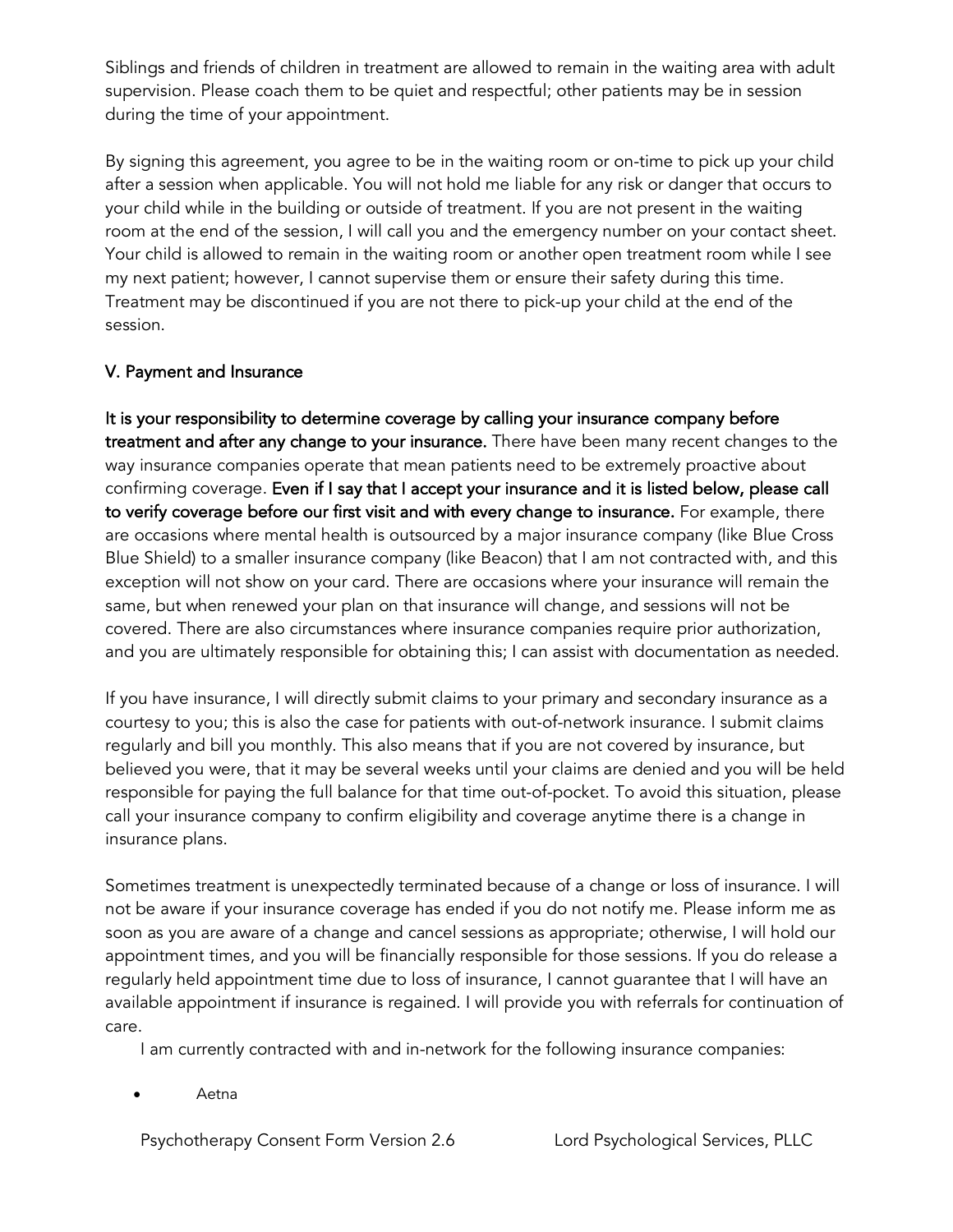- Blue Cross Blue Shield (BCBS)\*
- First Choice Health Networks
- Regence
- Kaiser Permanente (Group Health): all PPO, Core, HMO plans
- Premera
- **Lifewise**

\*Most BCBS plans are billed through Regence in Washington state, others sub-contract mental health services only to another insurance company; please double-check all BCBS plans for mental health coverage.

I am not currently contracted with and cannot accept any other insurance, including:

Medicaid and Medicare Part B health insurance Value Options (Beacon Health) Providence Behavioral Health (e.g., Swedish medical employees)

If you elect to see me and have Medicare Part B, it is not possible to submit your claims for reimbursement to Medicare. If this presents a hardship please let me know and I will help you to find a referral.

Due to concerns about insurance billing and privacy issues, some clients elect to pay for services themselves. It this is the case, we will decide together on a treatment plan and estimate the length of treatment and cost. If you do not have ANY insurance, payment is due at the time of service. If you have insurance with a company I am currently contracted with or where I am an out-of-network provider, you will not pay at the time of service but will receive a monthly bill in the mail or in session. The statement will describe the "patient responsibility," which can include, deductible, co-insurance, or co-payment. In the case of minor children, the parent or guardian who brings in the child for treatment is responsible for payment.

Checks should be made out to Lord Psychological Services, PLLC.

#### Fees

My fees are:

- First session including initial diagnostic evaluation \$215.00
- 55-minute session \$170.00
- 30-minute session \$100.00
- Administration, scoring, and interpretation of psychological tests- \$215.00 per hour
- Crisis response \$170 a first hour; \$100 every half-hour after
- Educational consultation, correspondence, IEP/504 Planning -\$170 per hour
- \*Interactive complexity add on code- \$20.00

The above fees are inclusive of all psychological services that are associated with a typical therapy session in addition to psychotherapy such as preparation of materials for the session (especially in the case of play therapy), intake paperwork, diagnostic assessment, and preparing homework for treatment.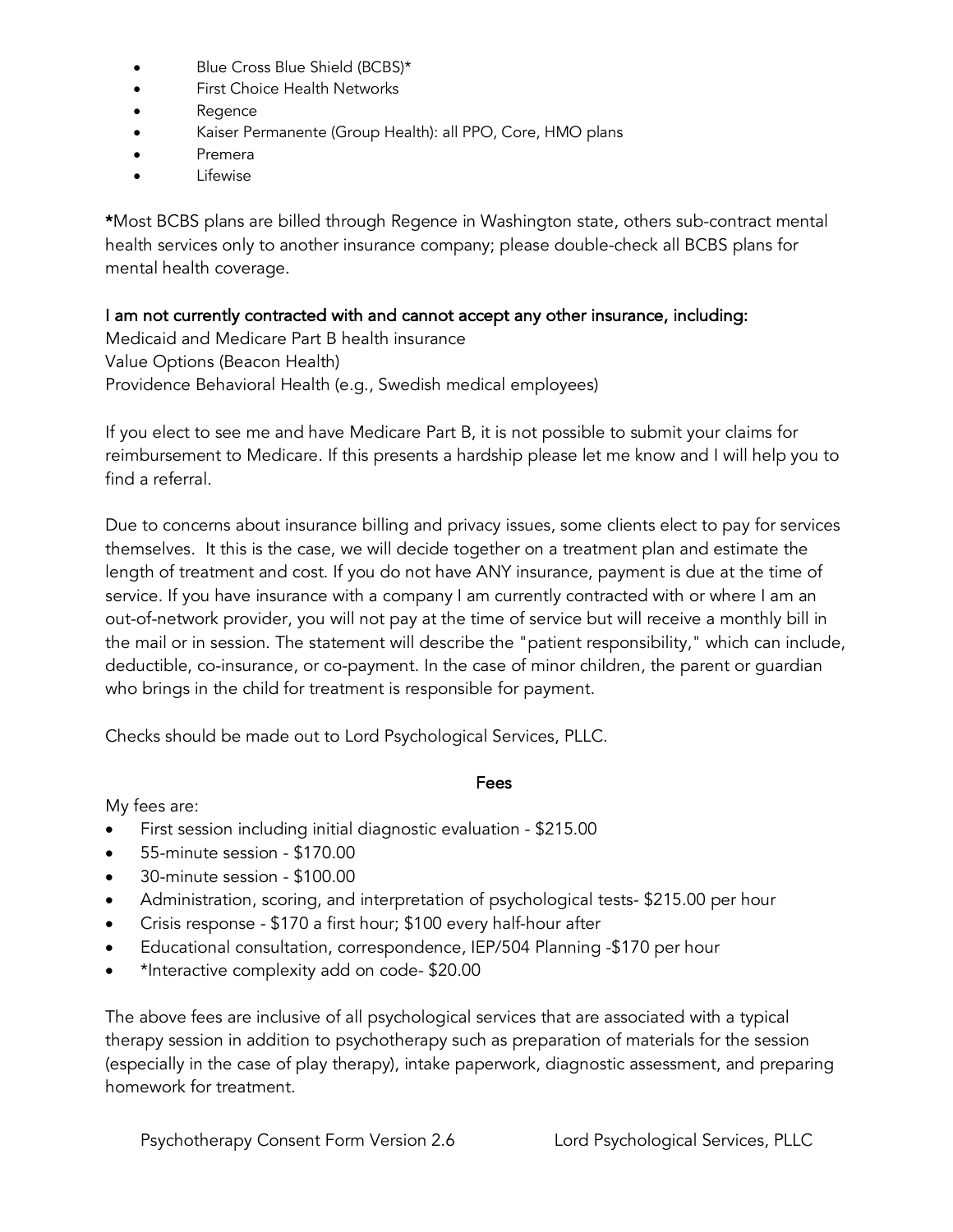\*Interactive complexity is an add-on code that is billed for patients when additional work is required due to complexity in communication or service delivery. Situations that qualify for interactive complexity in psychotherapy include: child play therapy, use of an interpreter, time discussing or debriefing a mandated reporting call, a parent call to facilitate communication, the addition of a caregiver/parent in session to facilitate communication with the child patient. I most commonly bill a complexity code for an irregular/non-family parent-child session where the patient is the child (e.g., the parent was invited for a particular reason in the session) and for child play therapy sessions (especially those for children younger than age eight where extensive setup and clean-up is involved). This code does not apply for family therapy. Signing this agreement means you agree to Dr. Lord billing interactive complexity when applicable without prior notice unless your insurance company requires it.

In addition to scheduled appointments, it is my practice to charge \$45 per 15 minutes for other professional services that you may require such as telephone conversations which last longer than 15 minutes, attendance at meetings or school conferences, which you have authorized, and preparation of records or treatment summaries. This includes reports and correspondences requested by your insurance company if you have one. Rarely, I will have a situation where I need to respond to you in a crisis or emergency in a time that I am not regularly scheduled (weekend/evening); you/your insurance will be billed for these services (\$170 a first hour; \$100 every half-hour after). You will receive a bill for these services. I do not charge for telephone calls for scheduling appointments or regarding balances due.

Accounts must be paid in full within 30 days. Clients whose bills are more than 30 days overdue will be charged a 10% late fee on each monthly billing cycle. In circumstances of financial hardship with patients who have otherwise been timely in payment, I may be willing to negotiate an installment plan.

In unusual circumstances, you may become involved in court actions such as litigation, which may require my participation. You will be expected to pay for the professional time required even if I am compelled to testify by another party. Legal work such as consultation with attorneys, preparing affidavits, providing depositions (including time spent for travel and waiting to give deposition), courtroom testimony (including time spent for travel and waiting to testify), or any other legal work including any for which a subpoena is served is charged at \$330.00 per hour with a three-hour minimum. The three-hour minimum fee is due in advance and prior to any appearance or work with any additional charges due immediately upon the conclusion of any incremental work performed regardless of any dispositions rendered by any court in any matters pending. All related expenses, including mileage, meals, and hotel (if applicable) are charged on a cost basis. Time spent reviewing records for the court is charged at \$255.00 per hour.

#### *Changes to Practice Policies and Agreement*

If a change to my practice policies occurs during the course of therapy, I will provide you a copy of an Acknowledgement of Changes to Practice Policies that is considered an addendum to this Agreement. By signing this Agreement, you also agree to review and discuss future changes to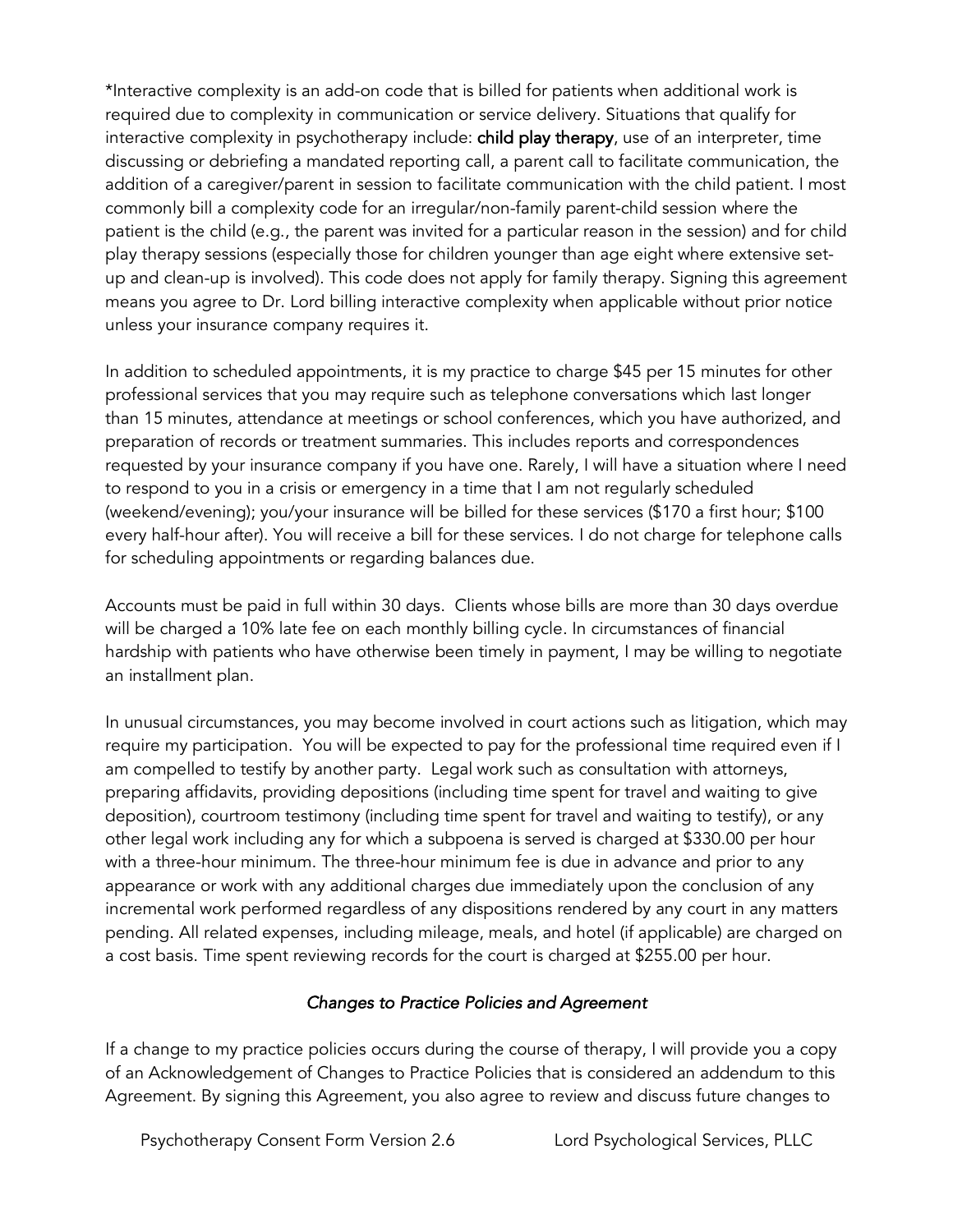this Agreement promptly within seven days. Up-to-date versions of my policies are located here: https://www.craftpnw.com/forms-grin-lord-psyd

### Acknowledgment Signature

Your signature below indicates that you have read this statement and consent to treatment entirely. It also services as an acknowledgement that you have received the HIPAA Notice of Privacy Practices. Once you have signed this page, your signature signifies that you understand your rights and responsibilities in therapy and it constitutes your agreement to the terms described in this document.

I have read the above policies on confidentiality, patient's rights, billing, and insurance procedures and have had the opportunity to ask questions. I give permission for evaluation and treatment for myself (or my minor child).

To be signed by patients 13 years of age and above:

Name **Date** Date **Date** 

To be signed by parents or legal guardians of minor aged patients (younger than 13 years of age):

| Name               | Date | Relationship to patient |
|--------------------|------|-------------------------|
| Name               | Date | Relationship to patient |
| S. Grin Lord, PsyD | Date |                         |